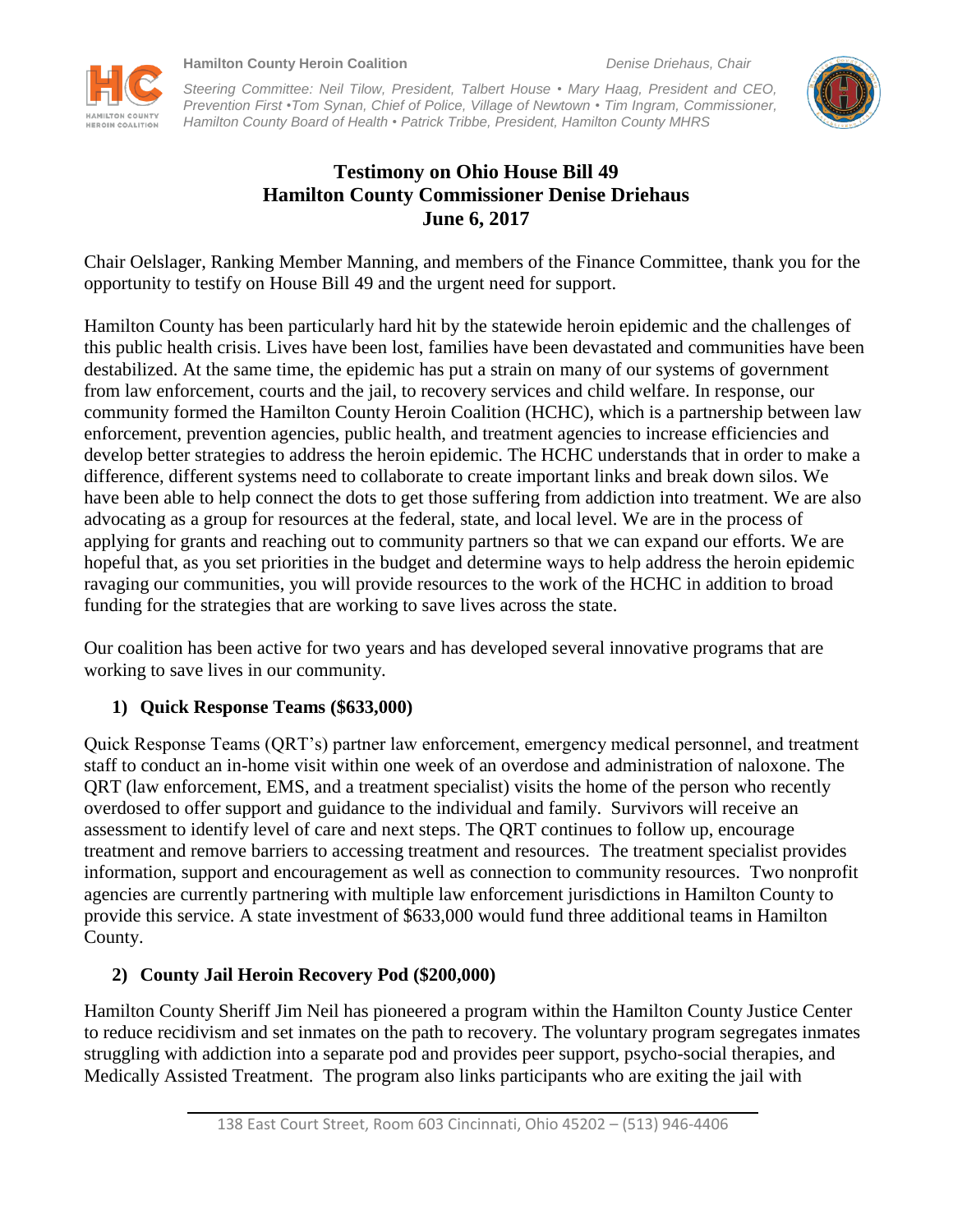treatment agencies and peer mentors. The Sherriff began the program in 2016 exclusively for women. In 2017, Hamilton County is investing an additional \$200,000 to extend the program to men, sustain the social services provided and to fund a coordinator to track outcomes and manage the program. Early indications are that the program has been effective in linking inmates to care and reducing recidivism. It has also shown the collateral benefit of reducing conflict between inmates and improving officer safety inside the facility. An additional investment of \$200,000 from the state would help the county to expand evidence-based educational programming and sustain Medically Assisted Treatment in the pod.

## **3) Easing the Burden on Child Protective Services (various dollar amounts)**

Hamilton County's child welfare system has been overwhelmed by new cases. In total, there were 3,794 reports requiring investigation in the last half of 2016, compared to 2,693 during the first half of the year. This trend continued into 2017 with 732 allegations in January – the highest monthly total in at least a decade. In addition, the number of children coming into custody and requiring long-term involvement is growing. Hamilton County's current number of foster children – more than 1,100 -- is the most in at least 20 years. In 2016, HCJFS had 2,918 children in custody. That is nearly 1,000 more than the 2,029 in custody in 2010. The additional cases have increased social worker caseloads well above the industry standard, and high caseloads have contributed to high turnover and additional employee costs. There are a number of budgetary adjustments the state could make to alleviate this system strain.

- i. Provide a significant increase in child welfare money from the General Revenue Fund. PCSAO has asked for a **\$20 million** increase statewide, which we support.
- ii. Provide funding to counties or lead a statewide-effort to recruit foster and adoptive parents. There is a great need for an awareness campaign around fostering and adopting.
- iii. Create and incentivize a pipeline of caseworkers from the state universities to child welfare agencies.
- iv. Help counties fund child care for kinship providers. 25 percent of children in county custody are with kin providers. **\$300,000** annually would provide much needed support to kinship providers who are not eligible for federal child care assistance.

## **4) Continued Investment In Naloxone for First Responders and Treatment Agencies (\$170,000/year)**

Hamilton County's law enforcement and first responder communities have been in the forefront in the quick administration of Naloxone. In 2016 alone, Hamilton County distributed 5,092 doses of Naloxone to first responders, EMS and community providers provided, saving over 1,000 lives. The Heroin Coalition, through the Hamilton County Board of Health, tracks data on Naloxone doses, and uses that information to distribute the drug efficiently and strategically, first to emergency responders, and then to treatment and prevention agencies. The state has been an excellent partner in providing Naloxone to our Board of Health and we request that partnership continue in the amount of 5,000 doses per year, roughly \$170,000.

## **5) Improving linkage to care through the Help Line (\$120,000)**

Linkage to treatment providers is one of the most substantial challenges in fighting this heroin crisis. The Addiction Services Council facilitates a Help Line in our region that is continually staffed and can place people suffering from addiction into a treatment program within days. It provides a resource not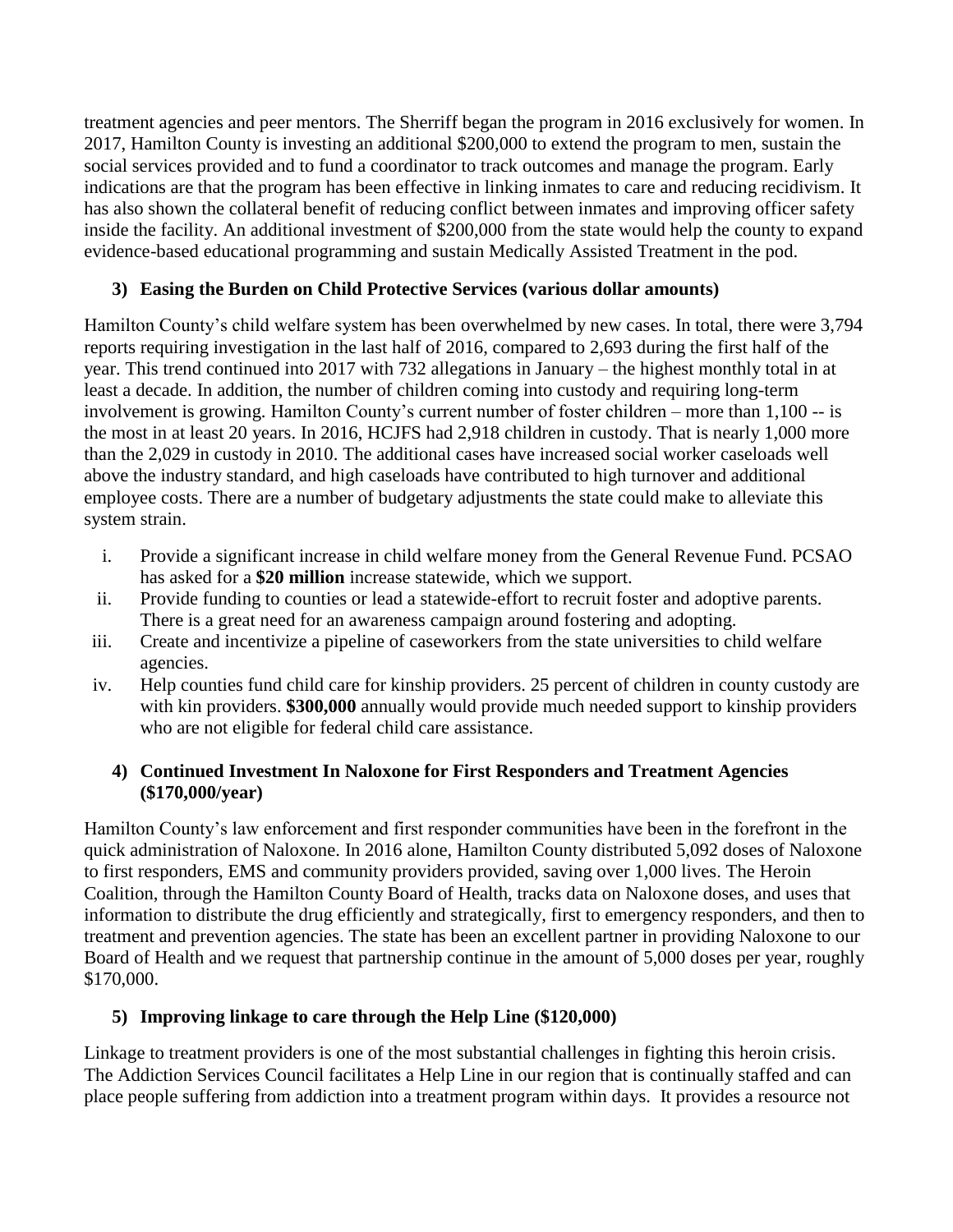only for the people served, but also for law enforcement, first responders, and family members. \$120,000 would provide necessary stabilizing funding to keep this 24/7 resource sustainable.

As the former Ranking Member on the House Finance Committee, I appreciate your commitment to strategic use of state dollars to fund what works. The experts assembled in Hamilton County have been working on this issue for several years, and you can be confident that the programs outlined above work. Hamilton County is investing heavily in these programs, and with your partnership, our efforts have the potential to be transformative, while providing models that can be replicated throughout the state. Thank you for your attention. I am happy to answer any questions.